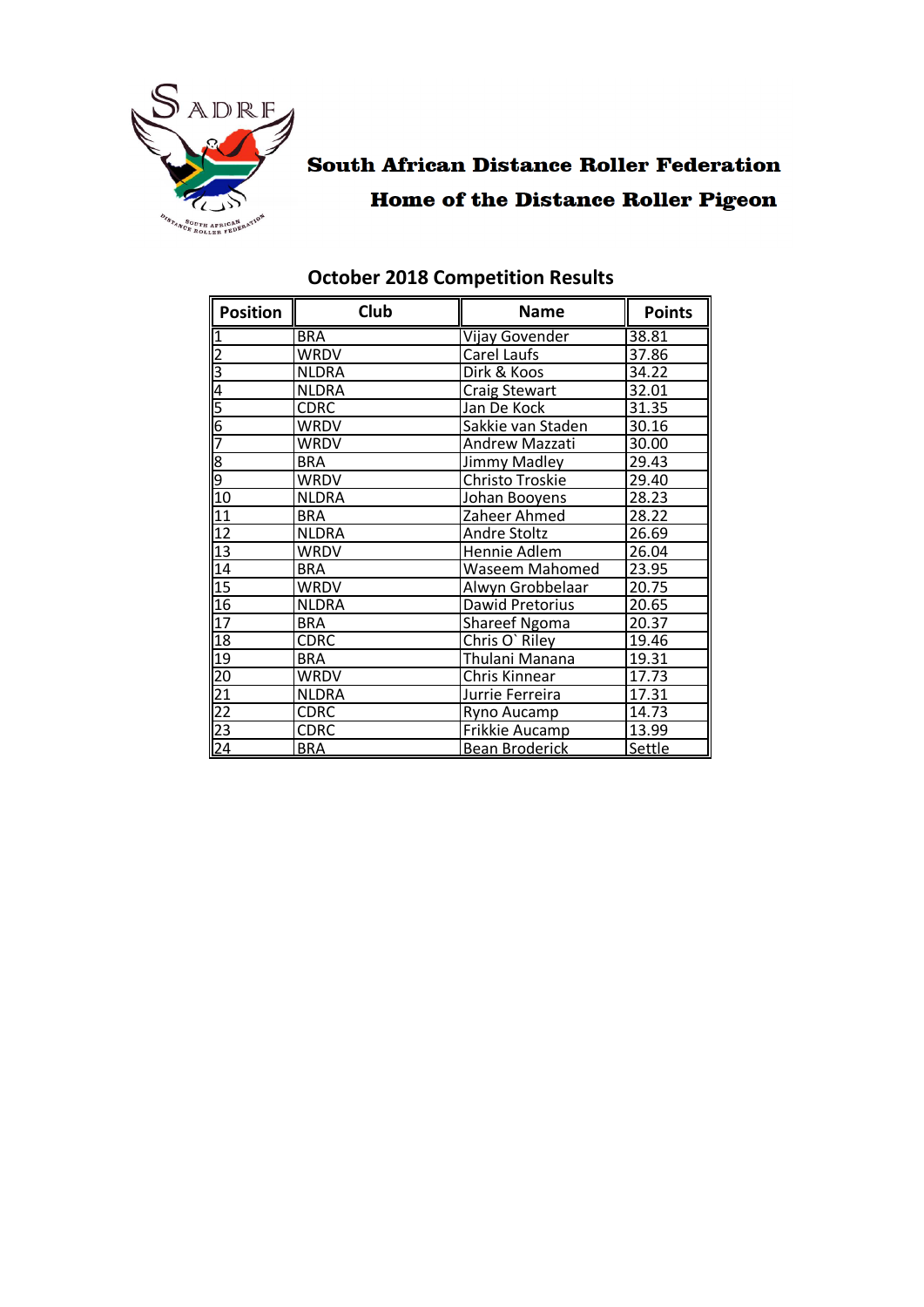

## **South African Distance Roller Federation Home of the Distance Roller Pigeon**

| <b>Position</b>                   | Club         | <b>Name</b>                   | <b>Points</b> |
|-----------------------------------|--------------|-------------------------------|---------------|
|                                   | <b>CDRC</b>  | <b>Frikkie Aucamp</b>         | 315.75        |
| $\overline{2}$                    | <b>BRA</b>   | Vijay Govender                | 297.29        |
| m  <del>d</del>                   | <b>WRDV</b>  | Carel Laufs                   | 262.46        |
|                                   | <b>NLDRA</b> | <b>Andre Stoltz</b>           | 207.08        |
| $\frac{5}{6}$                     | WRDV         | Sakkie van Staden             | 205.36        |
|                                   | <b>WRDV</b>  | Chris Kinnear                 | 201.44        |
|                                   | <b>WRDV</b>  | Christo Troskie               | 199.74        |
|                                   | <b>NLDRA</b> | Dirk & Koos                   | 196.44        |
| $\frac{8}{9}$                     | <b>BRA</b>   | Zaheer Ahmed                  | 195.69        |
| 10                                | <b>CDRC</b>  | Jan De Kock                   | 171.54        |
| $\overline{11}$                   | <b>NLDRA</b> | <b>Craig Stewart</b>          | 163.24        |
| 12                                | <b>BRA</b>   | Jimmy Madley                  | 157.69        |
| 13                                | <b>NLDRA</b> | Jurrie Ferreira               | 146.03        |
| 14                                | <b>WRDV</b>  | Alwyn Grobbelaar              | 144.41        |
| 15                                | <b>BRA</b>   | <b>Bean Broderick</b>         | 131.65        |
| 16                                | <b>NLDRA</b> | Dawid Pretorius               | 122.65        |
| $\overline{17}$                   | <b>BRA</b>   | <b>Waseem Mahomed</b>         | 114.13        |
| 18                                | <b>CDRC</b>  | Ryno Aucamp                   | 99.17         |
| 19                                | <b>NLDRA</b> | 97.81<br>Johan Booyens        |               |
| $\overline{20}$                   | <b>NLDRA</b> | 91.57<br>Johan Drotskie       |               |
|                                   | <b>WRDV</b>  | Andrew Mazzati                | 86.08         |
| $\frac{21}{22}$                   | <b>BRA</b>   | Thulani Manana                | 80.04         |
|                                   | WRDV         | 68.89<br>Hennie Adlem         |               |
| $\frac{1}{24}$<br>$\frac{25}{26}$ | <b>BRA</b>   | <b>Shareef Ngoma</b><br>68.09 |               |
|                                   | <b>CDRC</b>  | Chris O' Riley<br>53.13       |               |
|                                   | <b>BRA</b>   | <b>Tshepo Mwale</b><br>28.38  |               |

#### **October 2018 League Point**